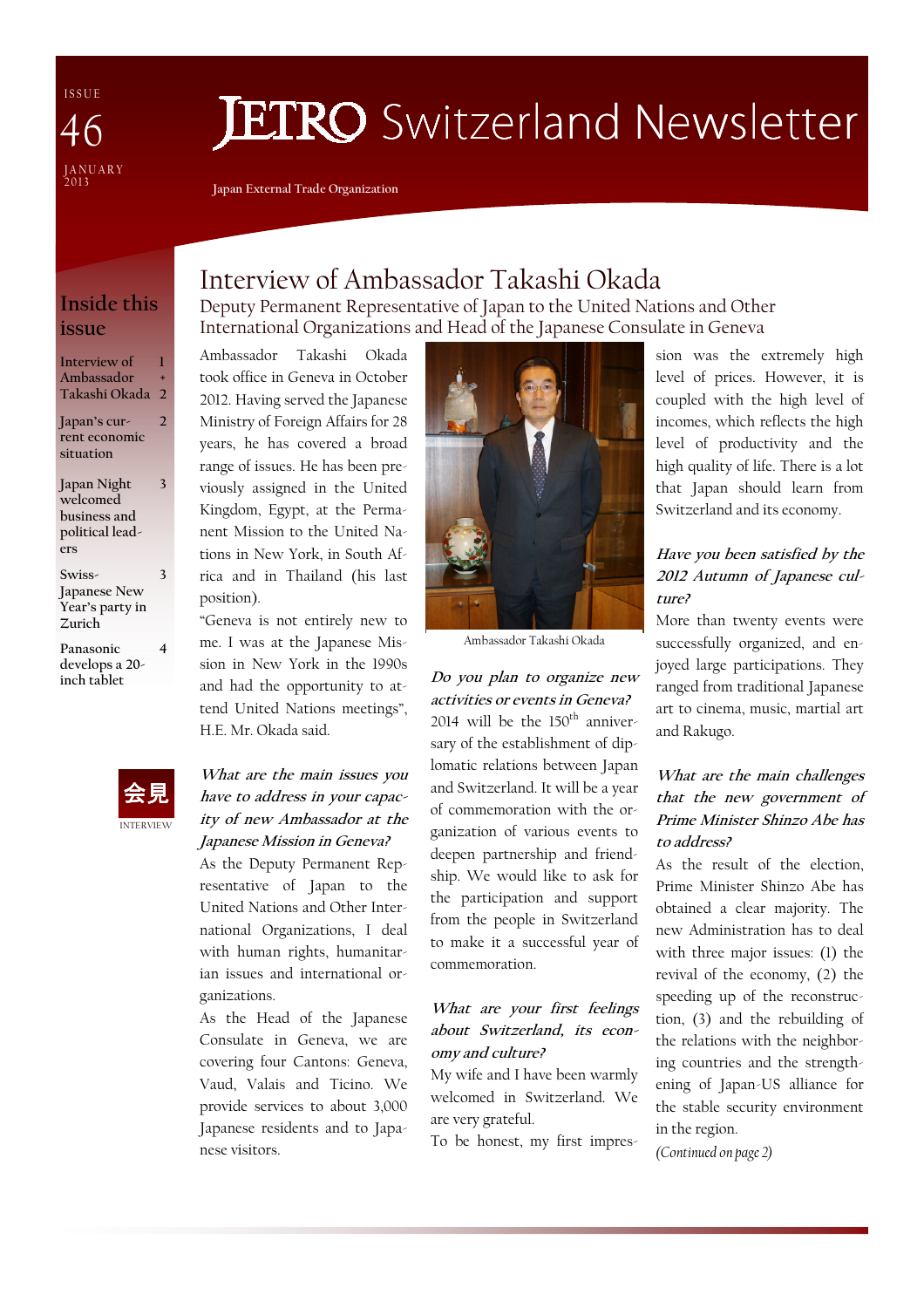## **SITUATION** 動向

INTERVIEW 会見

## Japan's current economic situation

"While the Japanese economy shows weakness recently, signs of bottoming out can be seen in some areas", emphasized the Cabinet Office in the January 2013 issue of its monthly economic report.

Due to yen's excessive appreciation and to the slowdown of foreign demands, Japan's exports declined 2.8% in 2012 (calendar year) from the previous year. Exports to Asia decreased 5.0% (-10.8% for China, -6.8% for the Republic of Korea) and exports to Western Europe were down 18.0%. However, on the same period, exports to the United States increased 11.7%.

With regard to the excessive yen appreciation and to the deflation, the Cabinet's report mentions that the "the Government will eliminate deflationary expectations and avoid further deterioration of economy with prompt and flexible economic and fiscal policy management".

The domestic private consumption is showing signs of improvement. The average of monthly income per household stood at ¥432,681, up 2.0% in nominal terms and up 2.1% in real terms from the previous year. Moreover, value of orders received for construction rose 14.9% in 2012 from the previous year to ¥47,191 billion.



Exchange rates CHF/JPY Source: Swiss National Bank

## Interview of Ambassador Takashi Okada

#### (Continued from page 1)

With regard to the revival of the economy, the new Administration will implement new policies in three fronts simultaneously, i.e. bold monetary policy to break away from deflation and excessive appreciation of the yen, fiscal stimulus to foster demand and prevent business activities from slumping further, and a growth strategy to generate innovations that will result in expansion of employment and income.

The new government has announced the economic stimulus package of ¥20 trillion, including ¥13 trillion that will come from supplementary budget, which is

now debated in the Diet.

#### What are the main events scheduled to take place in 2013 in Japan?

On the domestic agenda, the upper house election is due to take place in the summer. At this moment, the governing coalition does not have a majority in it, even though it won at the lower house.

On the external relations, Japan will host the Fifth Tokyo International Conference on African Development (TICAD V) in Yokohama. This conference aims to promote the cause of African development and to mobilize international community's effort toward that goal.

#### What are your wishes for Japan and for Swiss-Japanese relations in 2013?

The recovery from the natural disaster and the economic recovery from the many years of deflation are two wishes in the mind of every Japanese. We already see hopeful signs, like the stock market index going up. We hope to see tangible progress in those two issues.

With regard to Japanese - Swiss relations, we have excellent bilateral relations. I do hope that this wonderful friendship and partnership will go further. I will devote a lot of time this year to prepare the 2014 celebrations.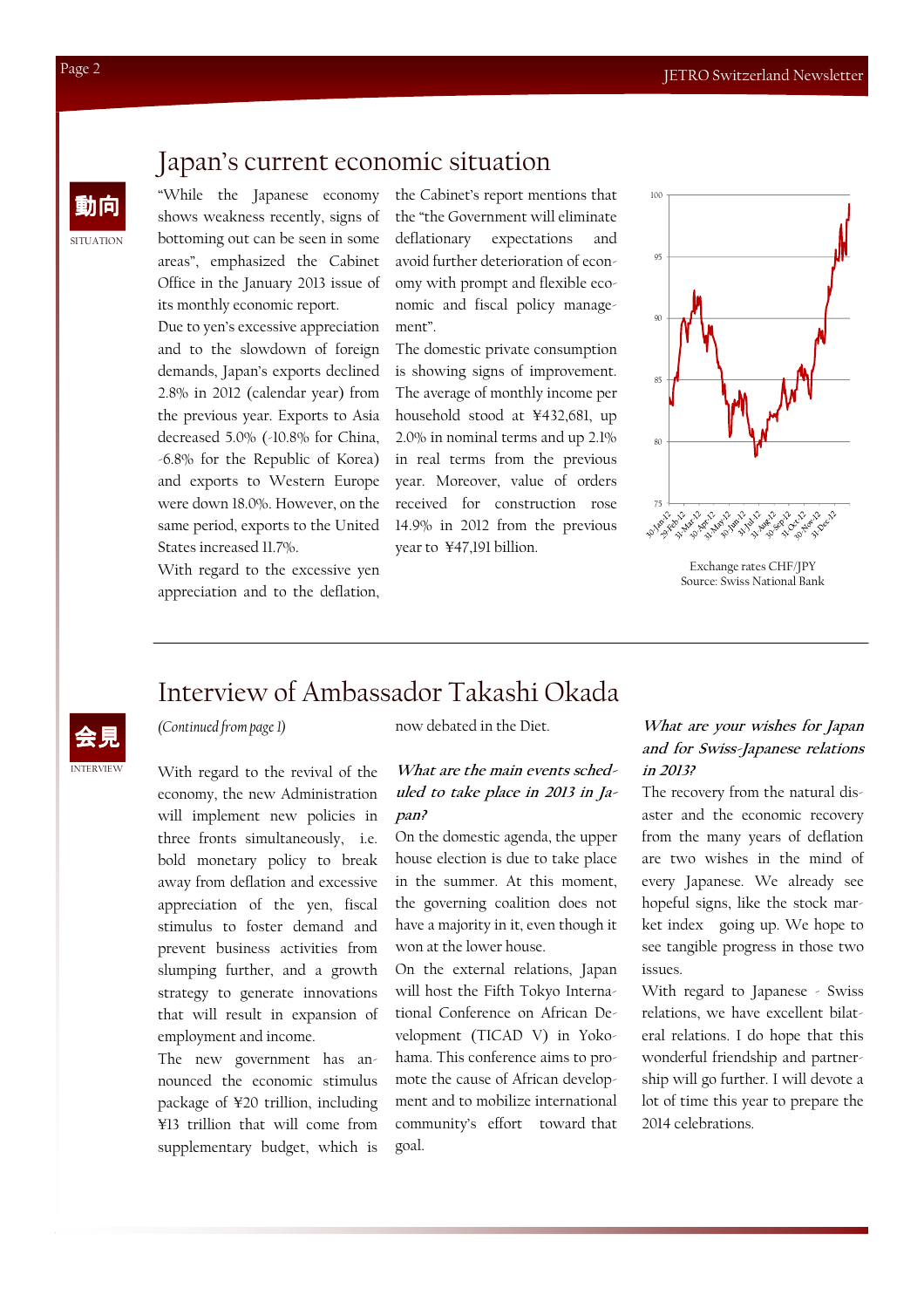ACTIVITY

# Japan Night welcomed business and political leaders

About 700 participants took part in the fourth edition of the Japan Night, in Davos, on the evening of January 24.

Following a video-broadcasted speech of Prime Minister Shinzo Abe, participants listened to four panel discussions. Among many

Sadako Ogata, former UN High Commissioner for Refugees, and Japanese singer and songwriter MISIA

other business and political leaders (see pictures), the Japan Night welcomed the visit of Doris Leuthard, Head of the Federal Department of the Environment, Transport, Energy and Communications. The Japanese dishes (bentos,

sushis...) were provided by Akira

Yasuchika Hasegawa, President & CEO, Takeda Pharmaceutical Company Limited and Nobel Peace Prize Muhammad Yunus Oshima (Hotel Okura in Amsterdam).

Participants also enjoyed the Japanese beverages (sake, shochu, beers, liquors...). A variety of sake was served by Ueno Gourmet GmbH.

On the right: Hiroyuki Ishige, JETRO Chairman



# Swiss-Japanese New Year's party in Zurich



The Swiss-Japanese Chamber of Commerce (SJCC) held a meeting on January 7, 2013, in Zurich, to celebrate the New Year. This event is called "Shinnenkai" in Japanese. Following the welcome speech of Henry Wegmann, President of the SJCC, Reto Ringger, CEO and founder of GlobalanceBank, delivered an "outlook on the economic and financial market".

Reto Ringger, CEO and founder of GlobalanceBank (left) and Henry Wegmann, President of the SJCC (right).

He underlined the "double debt crisis" in economy (financial crisis) and in resources (scarcity). He pointed out that this "double debt crisis" will lead to three main consequences: resource efficiency will become a competitiveness factor; critical changes will occur with regard to prices, regulations, politics, migration and technologies; there will be "winners" and "losers" among countries, sectors and corporations. His presentation was followed by a networking cocktail.